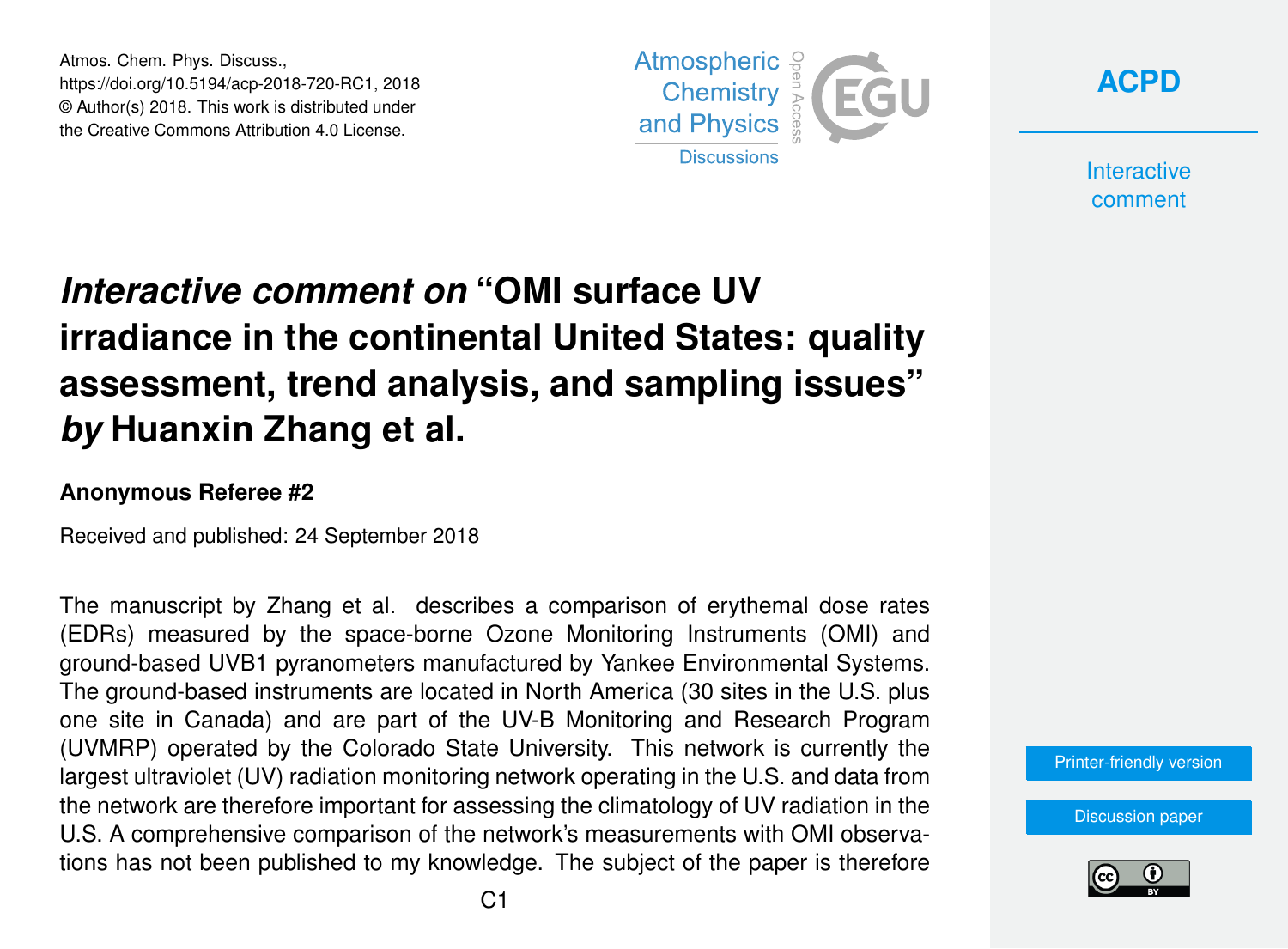relevant for Atmospheric Chemistry and Physics. Unfortunately, I have concerns that the measurements of the ground-based instruments have not been processed correctly (see General Comments below) and this issue has to be resolved before the manuscript can be considered for publication in ACP.

#### General Comments

The manuscript compares ground- and satellite-based EDRs at the time of the satellite overpass and local solar noon. Figure 8 shows distributions of the ratio of measurements at noon and during the satellite overpass. For OMI data (Fig. 8a), the distribution is skewed towards values larger than one. This is the distribution that I would expect because OMI passes over the U.S. in the afternoon when the solar zenith angle (SZA) is larger than at noon. For days when atmospheric conditions stay constant between noon and the overpass, UV radiation is only controlled by the SZA and is therefore larger at noon than during the time of the overpass, resulting in a distribution like that shown in Fig. 8a. In contrast, the distribution of the ratio of noon and overpass measurements for ground-based data (Fig. 8b) is almost symmetric with a mean value of about 1. I find this result very surprising and it conflicts with my understanding of the radiative transfer at Earth's surface. I therefore suspect that the ground-based measurements were not processed correctly, and if so, this would have consequence for the majority of data presented in the manuscript. All affected data would have to be reprocessed.

Over the U.S., the OMI overpass occurs approximately between 0 and 2 hours after local solar noon. Hence, the SZA at local solar noon is almost always smaller than at the time of the satellite overpass. UV radiation must therefore be larger, on average, at noon than at the time of the overpass. Of course, UV radiation at the surface during the overpass time may occasionally be larger than during noon, for example, if enhancement by scattered clouds occurs. However it is highly unlikely that atmospheric conditions (e.g. clouds, aerosols, ozone) change in a systematic way between noon and overpass, resulting, on average, in higher absorption at noon to compensate for

#### **[ACPD](https://www.atmos-chem-phys-discuss.net/)**

**Interactive** comment

[Printer-friendly version](https://www.atmos-chem-phys-discuss.net/acp-2018-720/acp-2018-720-RC1-print.pdf)

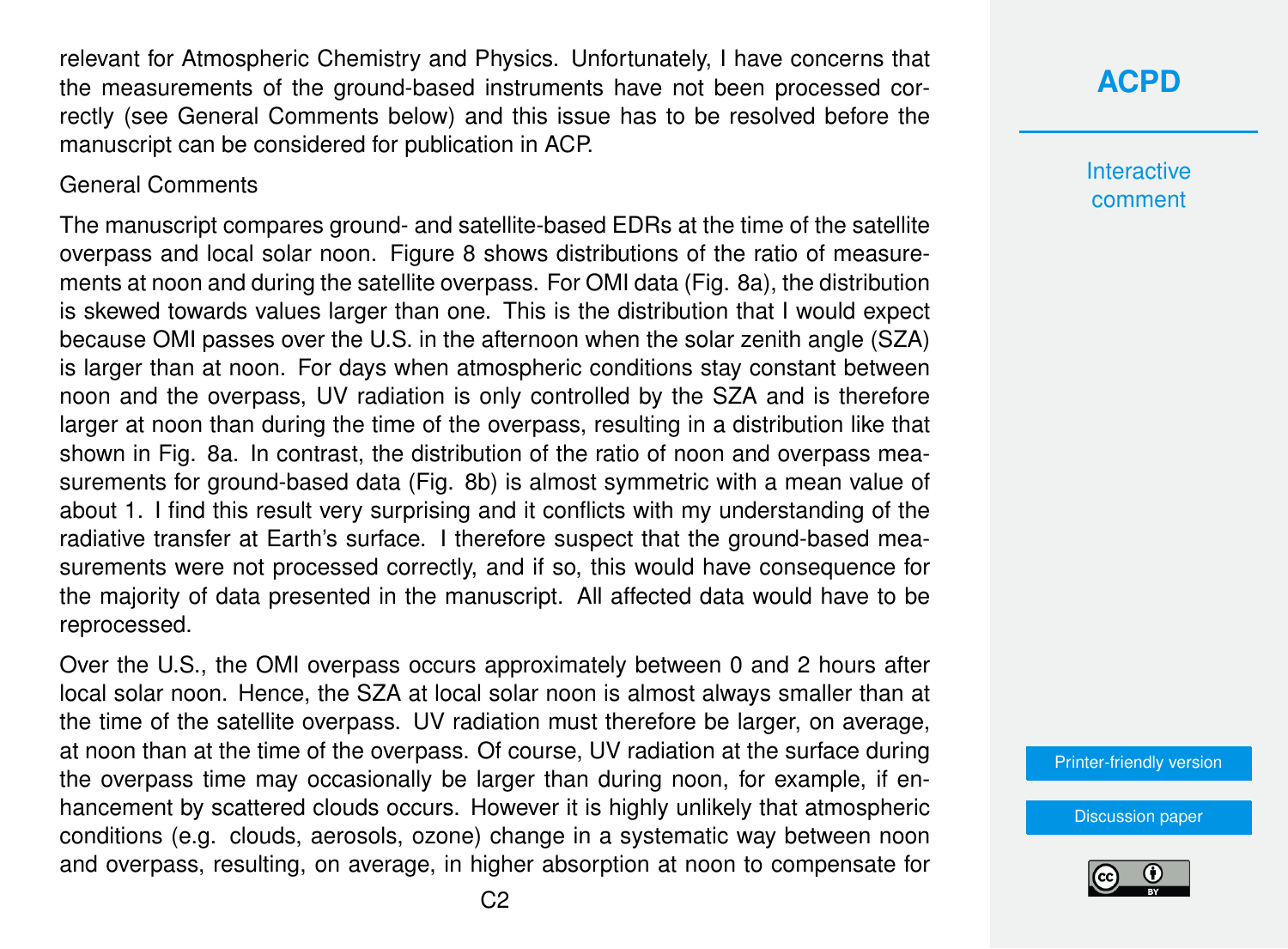the smaller SZA. For example, if clouds always had a larger optical depth at noon than at the overpass time, the effect could be explained. It is hardly possible that such a systematic cloud effect could occur for the majority of the 31 sites studied here. Hence, the symmetrical distribution centered at one (Fig. 8b) points to a problem in the data analysis (perhaps the calculation of the time of local solar noon is incorrect), which must be resolved before the paper can be published.

My second "major" comment refers to the selection of results being presented. The paper features an abundance of statistical analysis parameters but not the information that most readers would be most interested to see, i.e., the mean bias and range between ground-based measurements and OMI at each site. I therefore propose to include either a new table or a figure with box-whisker plots, which would show for each site the median and average relative bias, the interquartile range, and the 5th and 95th percentile range, for small SZA (e.g., 0 - 50 degree) and large SZA (50 - 75 degree), and for noon and overpass data. Such box-whisker plots would be similar to the boxwhiskers shown in Figure 11, and would show data for each of the 31 sites separately, but only for two SZA ranges (which I think is sufficient). Such statistics are much more useful than Taylor diagrams, which are hard to interpret, and separating the results per site would allow to better discuss regional differences in the deviation of groundbased and OMI data, along with their causes (e.g., elevation, proximity to pollution and aerosol sources, clouds, etc.). If a figure with box-whisker plots is chosen, those could be spread-out over two or three rows to be able to show enough detail. Boxwhiskers are easier to visually take-in than a table, but a table has the advantage that the numbers are defined. Finally, I don't see much value in Figures 5 and 6 and these could be removed (see details below).

The title of the paper should also mention the ground-based measurements. I propose: "Surface erythemal UV irradiance in the continental United States derived from ground-based and OMI observations: quality assessment, trend analysis, and sampling issues"

### **[ACPD](https://www.atmos-chem-phys-discuss.net/)**

**Interactive** comment

[Printer-friendly version](https://www.atmos-chem-phys-discuss.net/acp-2018-720/acp-2018-720-RC1-print.pdf)

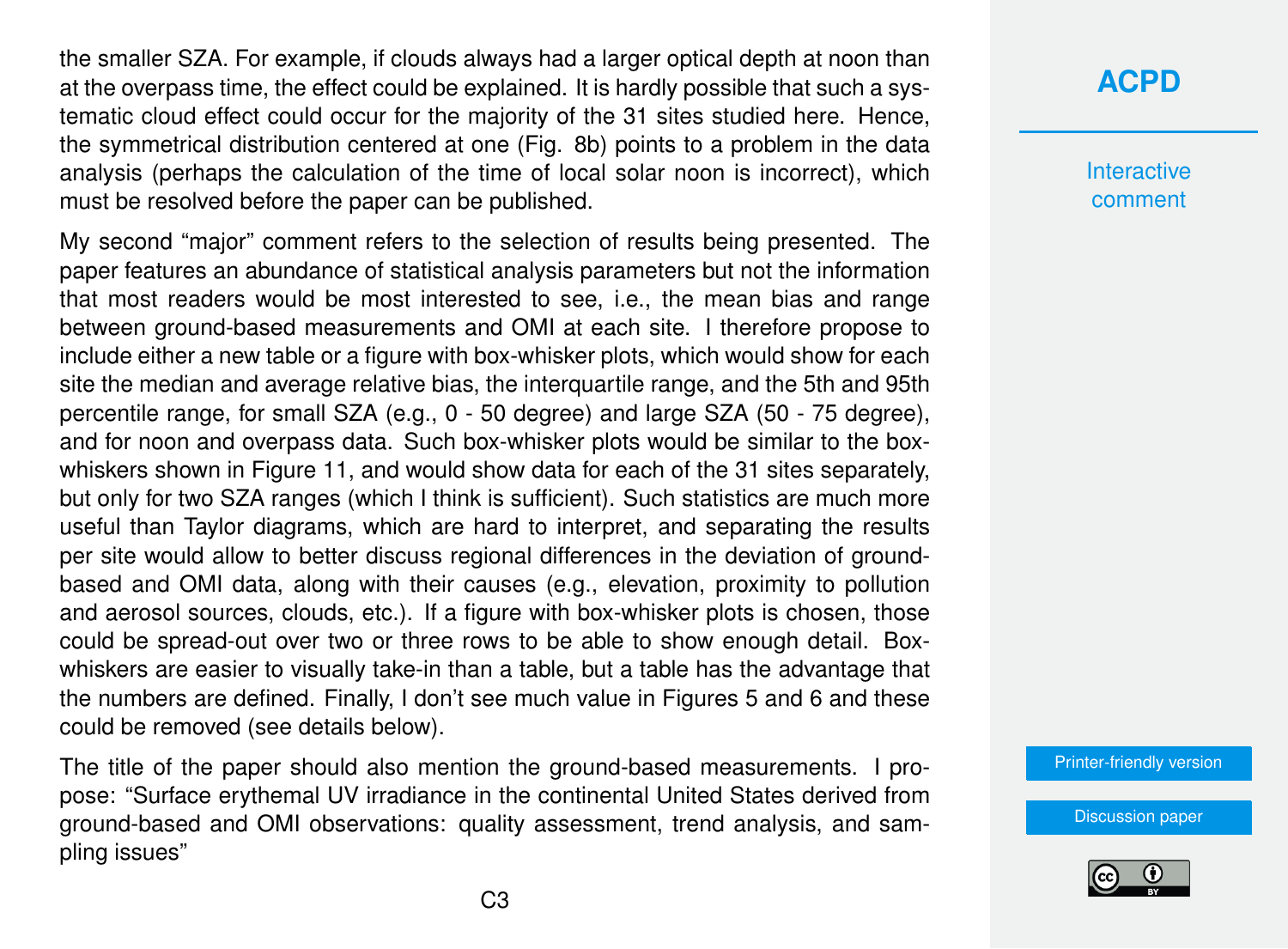Specific comments:

P1, L17: As mentioned above, I find the conclusion in the following paragraph very surprising and physically impossible

"In addition, the ratio of EDR between solar noon to overpass time is often (95% in frequency) larger than 1 from OMI products; in contrast, this ratio from ground observation is shown to be normally distributed around 1. This contrast suggests that the current OMI surface UV algorithm would not fully represent the real atmosphere with the assumption of a constant atmospheric profile between noon and satellite overpass times."

The summary in the abstract needs to be revised once the issue of the surprising distribution of the ratio of noon and overpass ground-based data is resolved.

P1, L21: Change "Both OMI Noon\_FS and ground peak EDR show a high frequency of occurrence of ∼ 20 mW m-2 over the period of 2005–2017. However, another high frequency of ∼ 200 mW m-2 occurs in OMI solar noon EDR while the ground peak values show the high frequency around 220 mW m-2, implying that the OMI solar noon time may not always represent the peak daily UV values." to: "The distributions of the OMI Noon FS and the ground EDR were analyzed using data for the period 2005-2017. Both distributions have local maxima at about 20 mW m-2. The overall maximum of the distribution is 200 mW m-2 for the OMI and 220 mW m-2 for the ground-based data."

P2, L35: The references of the two assessment reports (UNEP, 2007; WMO, 2010) are now fairly old and should be updated by references to the latest assessment reports (UNEP 2015 and WMO 2014).

P2, L40: Bigelow et al., 1998; Sabburg et al., 2002; Levelt et al., 2006 is an odd collection of rather old papers. Perhaps some newer papers should be cited also.

L55: Explain acronyms UVMRP and USDA.

**Interactive** comment

[Printer-friendly version](https://www.atmos-chem-phys-discuss.net/acp-2018-720/acp-2018-720-RC1-print.pdf)

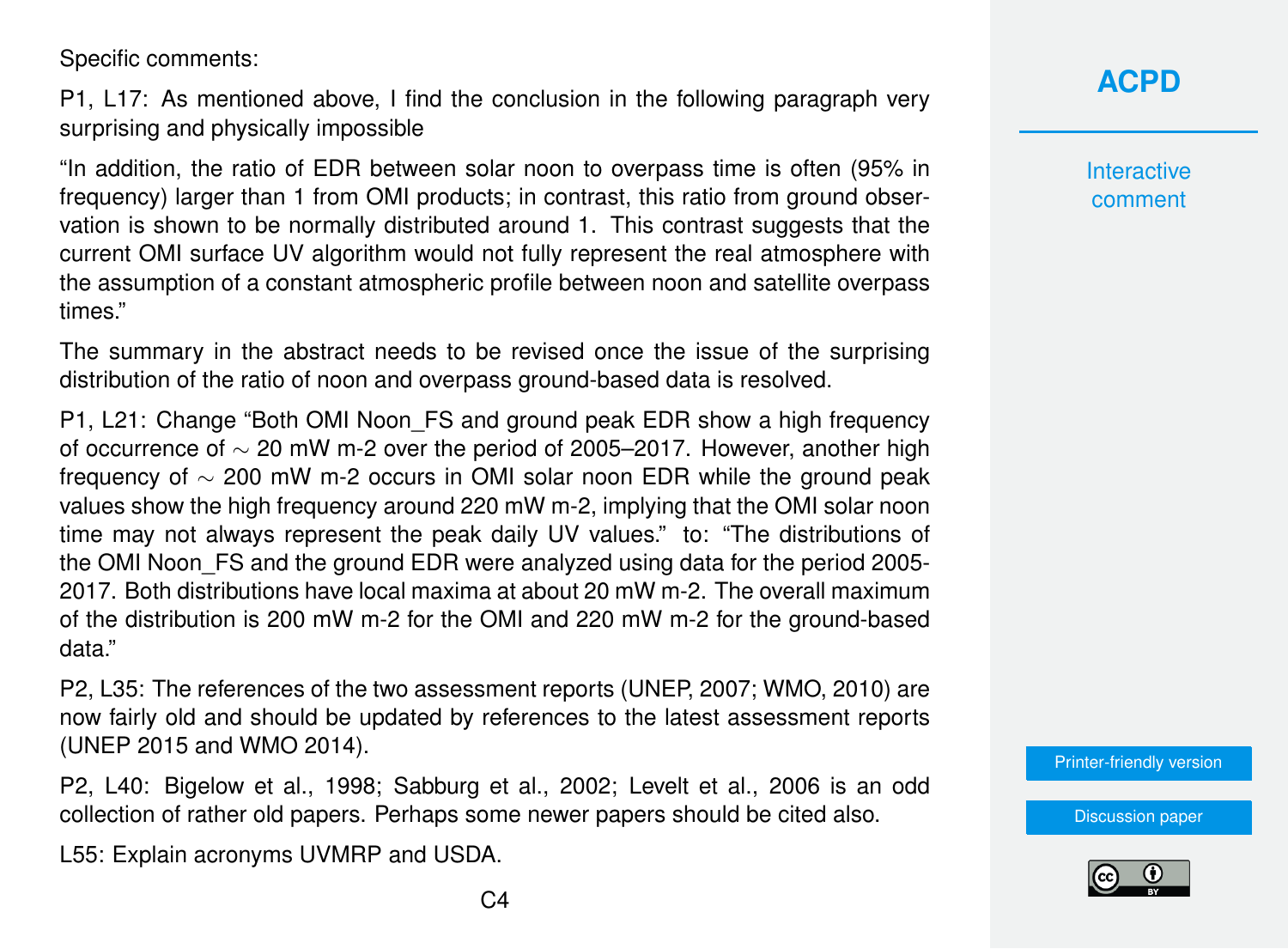L56: The Brewer network is also still active in the U.S., see https://www.esrl.noaa.gov/gmd/grad/neubrew/ Please mention it!

L68: Also mention an example from South Americal, e.g., http://dx.doi.org/10.1016/j.jphotobiol.2012.06.013

L142: the standard definition for UV-B is 280-315 nm, not 280-320 nm.

L146-147: For satellite validation, the uncertainty for  $SZA > 80^\circ$  is of lesser importance. What is the uncertainty for the SZA range applicable to OMI validation? (While the specification of deviations from measurements with the standard triad is interesting, the 2.8% specified here is not an uncertainty because measurements of the triad are not free from uncertainty.) Also, please specify the confidence interval of all uncertainty specifications.

L148: I don't understand what the authors want to emphasize with the sentence starting with "In spite of this," Do you mean that having small uncertainties is more important when quantifying geographical difference than for satellite validation? If my interpretation is correct, please explain why you think that is the case!

L175: I am not sure how to interpret "Correspondingly, the temporal mean of ground observation within Delta T is compared to the spatial mean of OMI data within D." As noted earlier, ground based data were aggregated into 3-minute averages. So there can only be 3 ground-based measurements in a  $+/-$  5 min time period. Likewise, There are only one or two OMI measurements within 50 km from the ground site, based on the OMI pixel size discussed earlier. The sentence should be clarified.

L180: Specify whether the number of data pairs refers to all sites or each individual site.

L186-192: Please also provide the formulas for NSD and RMSD. In particular, I am not sure what the difference is between RMSE and RMSD. Equations would clarify this. It is also inconsistent to name the "normalized standard deviation" NSD but the "normalized

**[ACPD](https://www.atmos-chem-phys-discuss.net/)**

**Interactive** comment

[Printer-friendly version](https://www.atmos-chem-phys-discuss.net/acp-2018-720/acp-2018-720-RC1-print.pdf)

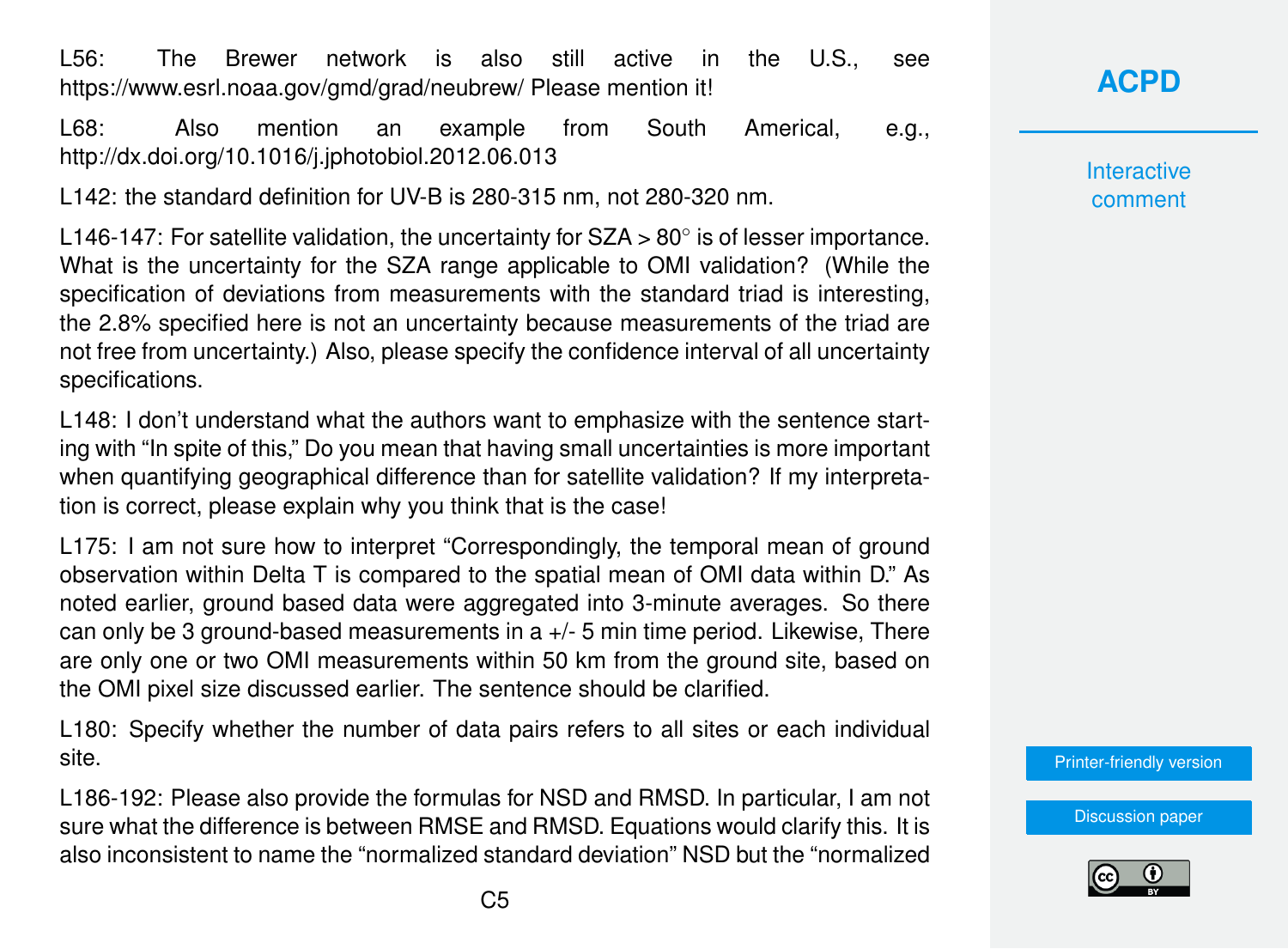root-mean-square difference" RMSD. It should be NRMSD. Replace "shown in x and y axis respectively" with "shown both on the x and y axis". Replace "shown as the radius from the expected point" with "shown as concentric circles around the point labeled "expected" in Fig. 3a and 3b.

L222: n was already defined as the total number of data points on line 203. Don't use the same symbol for different quantities!

L243 and Fig. 2a, b: One would expect that ground-based and OMI measurements agree better at overpass time than noon. This is indeed the case (as described) for MB and RMSE. However, surprisingly, the regression line is closer to the (ideal) 1:1 relationship for Noon\_FS data compared to OP\_FS data. This observation should be mentioned in the text, and reasons should be given. Perhaps this observation is a result of errors in the processing of ground-based measurements discussed earlier.

Fig. 3 and associated text. I find it very strange that overpass data have a negative bias and noon data a positive one. This points again to a problem in the calculation of one (or both) of the datasets.

Figure 5 and associated text. While I understand how the figures were calculated, I don't understand why these distributions are important to show. The figures mix in data from all sites (with greatly different cloud and aerosol conditions) and seasons. The figure depends on many variables, which I can't decouple in my head when looking at these distributions, and therefore, I don't know what to learn from these distributions. While there are differences between the distributions for the ground and OMI measurements (which ideally shouldn't exist) I wouldn't be able to grasp from this figure what might have gone wrong with the UV retrieval from OMI data (assuming that the distribution for the ground-based data is correct). I would consider removing this figure and the text that goes with it.

Fig 6 and associated text. Again, I am not sure why this figure is important. I understand that it confirms that OMI surface EDR and ground-observed EDR were drawn **[ACPD](https://www.atmos-chem-phys-discuss.net/)**

**Interactive** comment

[Printer-friendly version](https://www.atmos-chem-phys-discuss.net/acp-2018-720/acp-2018-720-RC1-print.pdf)

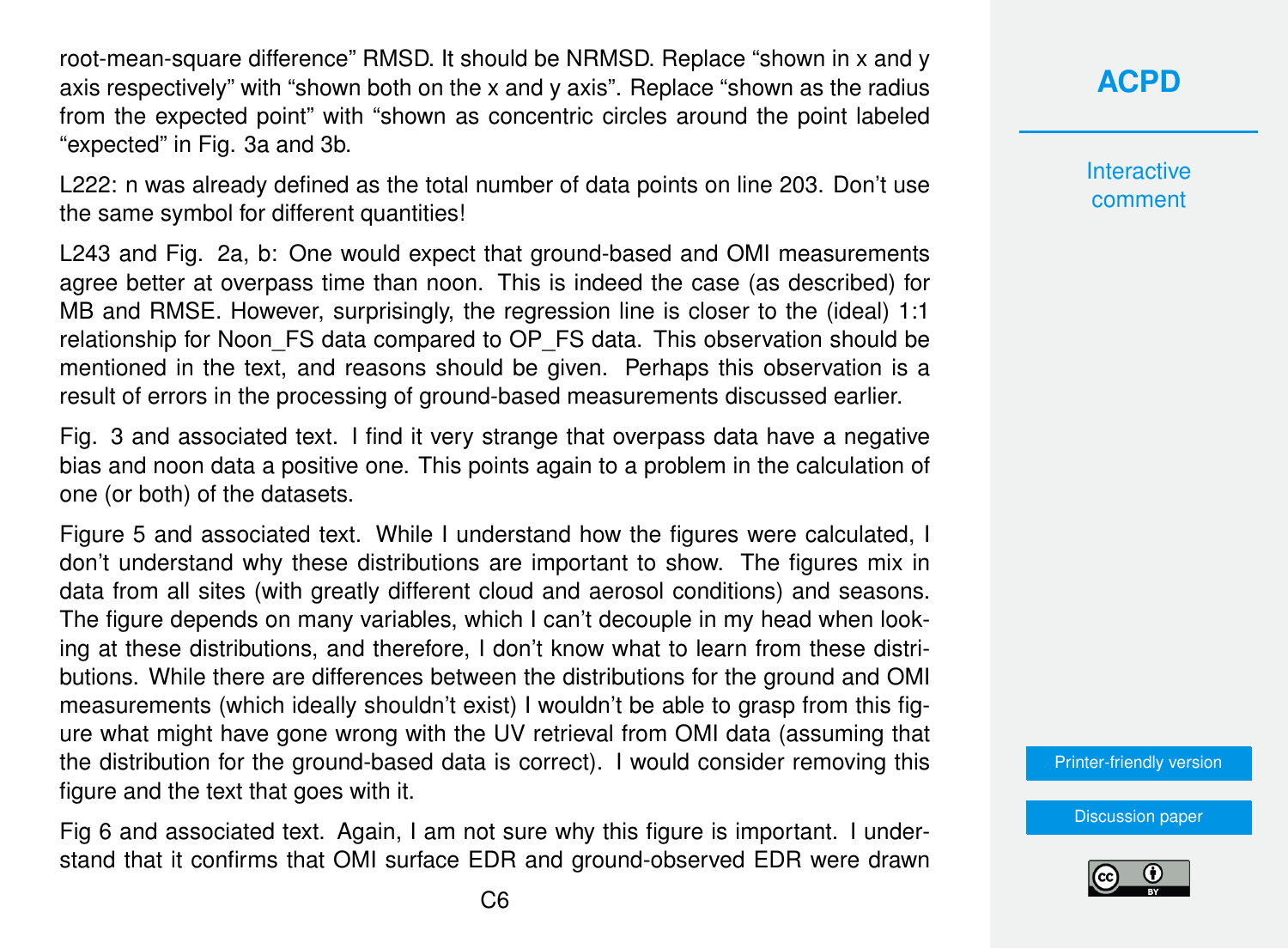from the same distribution, but is this confirmation really important? What can be learned that is not already known from the correlation coefficient? Hence, I suggest to consider removing this figure also.

L286: define "peak UV", e.g., move or copy "peak refers to the highest dose rate found in a day at each site" from the caption of Fig. 7 to the text.

Fig 7 compares two different quantities and it is therefore not surprising that there are differences. For example, the observation of clouds within the OMI pixel will always lead to a reduction of UV radiation because cloud modification factors are <= 1. In contrast, ground-based measurements can be enhanced beyond the clearsky value during broken cloud conditions. This is a well-known phenomenon, e.g., http://doi.org/10.1038/371291a0. It is therefore not surprising that the high-frequency band is at 200 mW m-2 for OMI Noon-FS data and 220 mW m-2 for "Ground Peak" data. Since it is the goal of the paper to validate OMI data, I see little value in comparing two different quantities and concluding that "OMI solar noon time EDR may not always represent the high peak value on a daily basis due to the varying atmospheric conditions." I suggest replacing the right panel of Fig. 7 with the distribution of Noon FS data from the ground based measurements.

L321-325. Results discussed here and in Figure 8 do not make sense to me. Please see my General Comment earlier. For these reasons, I also disagree with the conclusion: "This indicates that the current OMI surface UV algorithm would not fully represent the real atmosphere with the assumption of constant atmospheric conditions being made and could thus induce errors in estimating surface UV irradiances." I suspect a problem with the processing of ground-based data, not of OMI.

Having said this, I note that Bernhard et al. (2015) (see: https://www.atmos-chemphys.net/15/7391/2015/) have reported a problem in the conversion from OMI overpass EDRs to EDRs at local solar noon by the OMI UV algorithm. They conclude "Additional analysis suggests that the pattern is likely due to a systematic error of up to  $+/-0.5$ 

## **[ACPD](https://www.atmos-chem-phys-discuss.net/)**

**Interactive** comment

[Printer-friendly version](https://www.atmos-chem-phys-discuss.net/acp-2018-720/acp-2018-720-RC1-print.pdf)

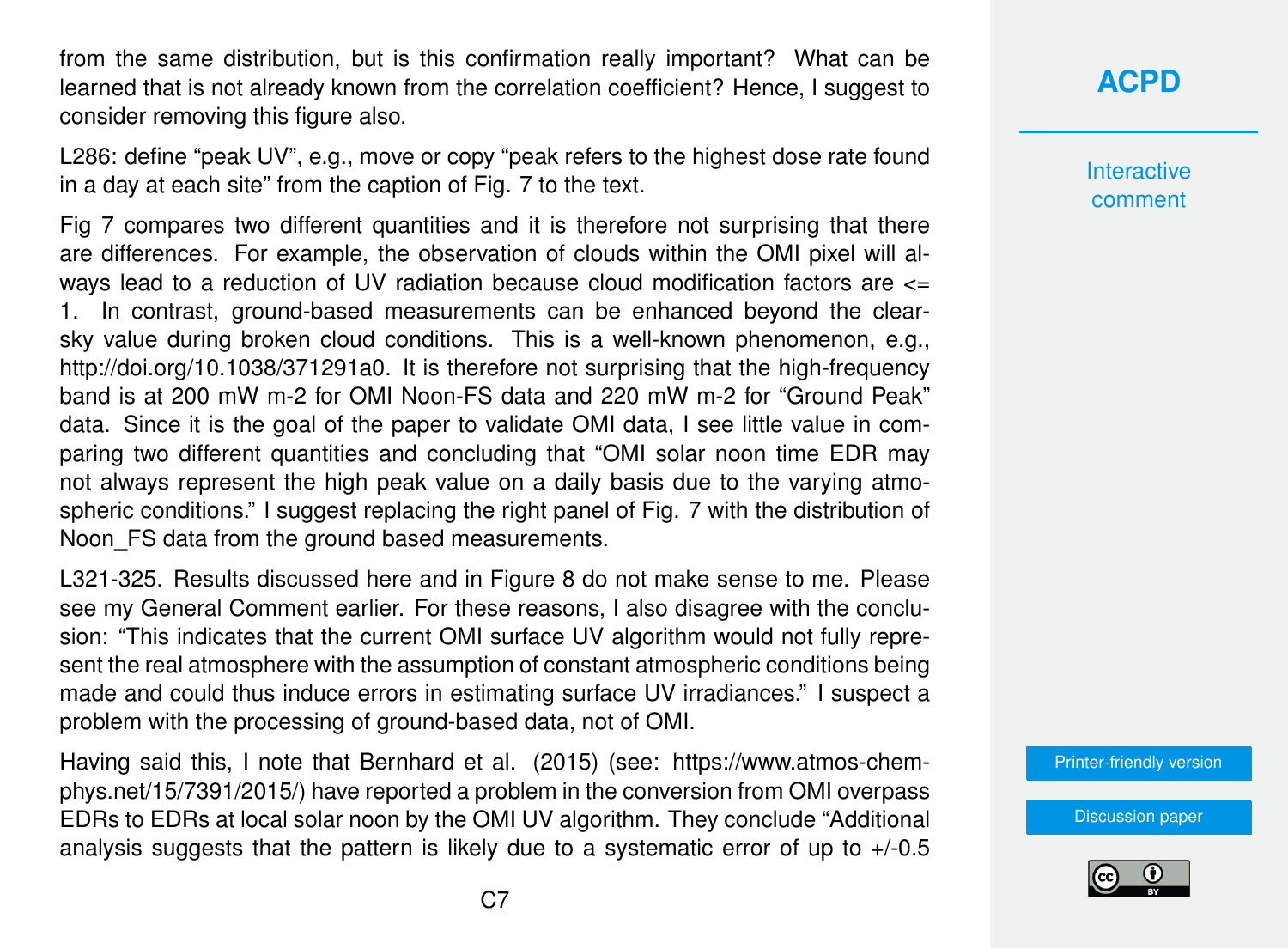degree in the calculation of the local-noon SZA by the [OMI] algorithm. For a SZA of 80 degree, a 0.5 degree error in SZA results in a UVI error of about 8 %". The authors should look at this publication and determined whether this problem also affects their data. According to my judgment, the problem is of less importance for the data of the USDA network than for data from the high-latitude sites discussed by Bernhard et al. (2015) because SZAs at the time of the satellite overpass are much smaller at lower latitudes.

L358: I believe that the larger noise in the bias at larger COT values has additional reasons than the one noted in the paper. For example, it is difficult from space to estimate the COT if the COT is large (e.g.,  $> 10$ ). In contrast, clouds with COT=100 attenuate UV radiation much more than those with COT=10.

Figure 13: It would be better to show trends per year or decade in percent instead of absolute values (in mW m-2 yr-1). The significant trend in one tiny part of California is almost not worth mentioning in the text (L 372).

Figure 14a: Also this plot should be presented in percent. (If you decide to keep trends in absolute terms, the unit should be changed to that of spectral irradiance: mW m-2 nm-1 yr-1.)

L377: I don't understand why Zhang et al. (2017) found a significant positive trends over the western U.S. using OMI AOD for 2005–2015 while such trend was not found by the same author in the present work. What is the difference? The fact that this study considers measurement between 2005 and 2017 instead of 2005 and 2015?

L380: Explain acronym "AAOD" I presume it means "absorption aerosol optical depth." Indicate that this parameter is part of the standard OMI data products. AAOD in the UV-B is very difficult to measure from space since most of the absorption is close to the ground. Indicate the uncertainty of OMI AAOD. Could the small AAOD trends (<0.003 per year) that are reported here be a result of drifts in OMI data?

## **[ACPD](https://www.atmos-chem-phys-discuss.net/)**

**Interactive** comment

[Printer-friendly version](https://www.atmos-chem-phys-discuss.net/acp-2018-720/acp-2018-720-RC1-print.pdf)

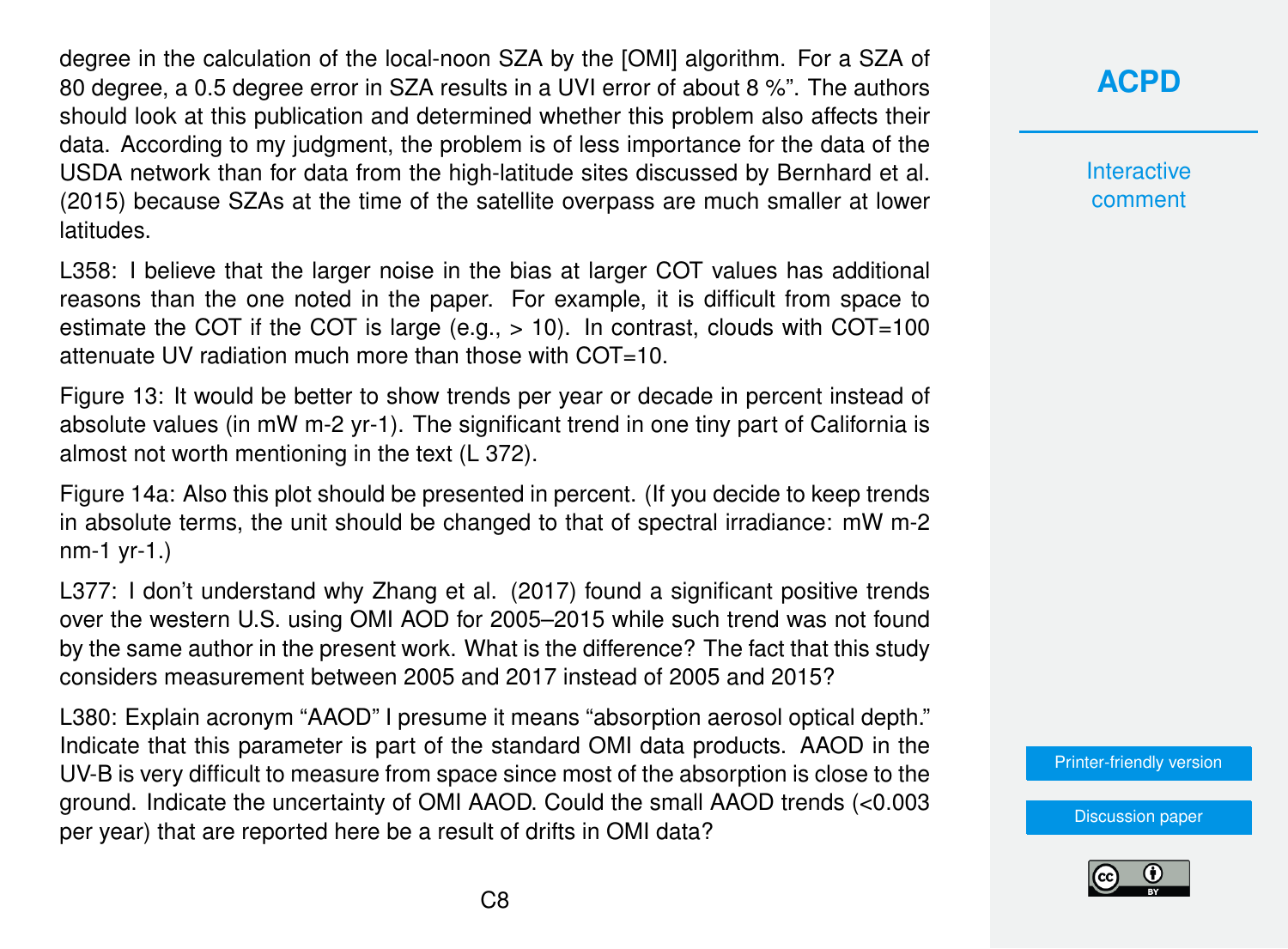L387: Monthly averages can be greatly biased if only 10 days are available, in particular if measurements occur only at the beginning or end of a month. It would be best to repeat the trend analysis using only months with 20 or more days of data, and compare the results to ensure that trend estimates are robust and not driven by missing days.

The conclusions need to be changed to reflect changes to the text resulting from my comments above. This applies in particular to lines 437-446 where the distributions of noon/overpass data are discussed.

L454-459: The suggestion that trends in UV seen in the ground measurements are caused by trends in AAOD are highly speculative, and this should be stated. I believe that trends in AAOD derived from OMI measurements at 310 nm are rather uncertain. Furthermore, assessments of trends in AOD reported in the paper are only based on OMI (lines 377-379). The conclusions that there are no trends in AOD is premature because of the difficulty to probe the lower troposphere from space in the UV-B. It would be good to check whether the ground-based AERONET sunphotometer network has reported trends in AOD and AAOD for the period of the paper and to use those data to interpret trends in EDRs (although AERONET also does not have wavelengths in the UV-B).

#### Technical Corrections

General: It would be helpful to define acronyms for "overpass time EDR" and "local solar noon EDR" at the beginning and then use these acronyms in the text instead of repeating the same phrases.

P1, L13: Change "OMI data overall has ∼4% underestimate for overpass EDR while ∼8% overestimate for the solar noon time EDR" to "OMI underestimates the overpass EDR by about 4% on average and overestimates the solar noon time EDR by 8%."

P1, L17: "with SZA" > "for SZA"

P1, L20: "viability" > "variability"

**Interactive** comment

[Printer-friendly version](https://www.atmos-chem-phys-discuss.net/acp-2018-720/acp-2018-720-RC1-print.pdf)



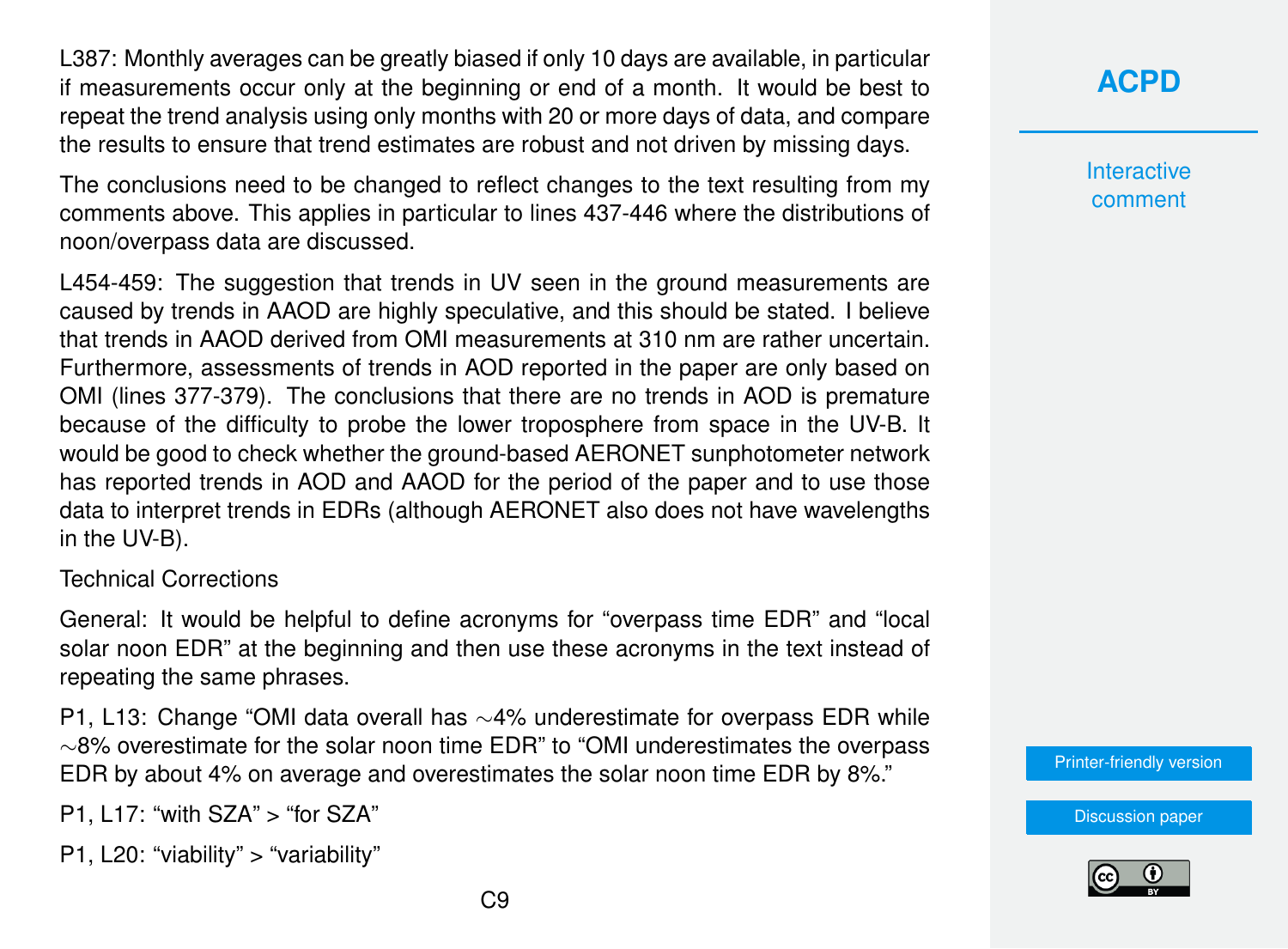P1, L21: Explain "Noon\_FS"

L44: "in many locations" > "at many locations

L47: "In addition, the surface UV irradiance, denoted as 'erythmal weighted" > "In addition, the erythemally weighted irradiance" (spectral irradiance is also surface UV irradiance in this context!)

L49: "the incoming solar radiation" > "the solar irradiance"; and "according to" > "with"

- L51: "derive UV index" > "derive the UV index"
- L52: "UV index" > "the UV index"
- L60: "has been" > "have been" (data is plural)
- L61: "the OMI data has" > "OMI data have"
- L64: "in many sites" > "at many sites"
- L100: "tables are the" > "tables is the"

L119: "triangular slit function with full width half maximum" > "a triangular slit function with full width at half maximum"

L177: delete "different"

L187: "normalized room-mean-square" > "normalized root-mean-square" (not "room"!)

L262 "larger" > "large"

L364: "range principally controlled" > "range that is greatly affected"

L366: "identified trend of surface EDR" > "trends in surface EDR"

L388: "In contrast, ground observation shows" > "In contrast to trends derived from OMI data, ground observations show"

L425: Explain acronyms "TEMPO and GEMS"

**Interactive** comment

[Printer-friendly version](https://www.atmos-chem-phys-discuss.net/acp-2018-720/acp-2018-720-RC1-print.pdf)